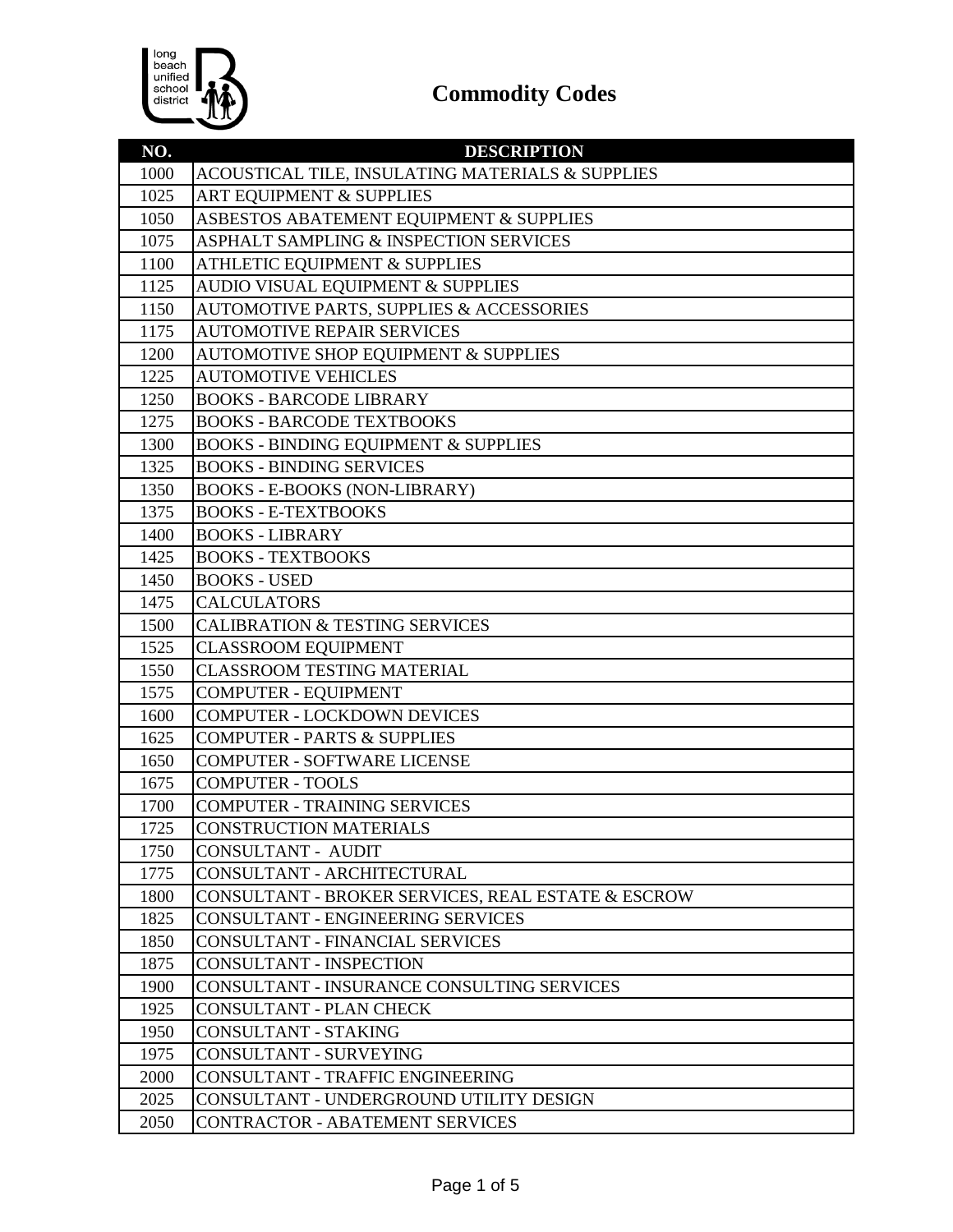

| NO.  | <b>DESCRIPTION</b>                                       |
|------|----------------------------------------------------------|
| 2075 | CONTRACTOR - ASPHALT/SLURRY SEAL/CONCRETE                |
| 2100 | CONTRACTOR - CONSTRUCTION SERVICES                       |
| 2125 | <b>CONTRACTOR - DEMOLITION SERVICES</b>                  |
| 2150 | CONTRACTOR - DRYWALL INSULATION                          |
| 2175 | CONTRACTOR - ELECTRICAL INSTALLATION                     |
| 2200 | <b>CONTRACTOR - FENCE INSTALLATION &amp; REPAIR</b>      |
| 2225 | CONTRACTOR - GENERAL CONTRACTOR                          |
| 2250 | CONTRACTOR - GRADING & EXCAVATING                        |
| 2275 | <b>CONTRACTOR - HVAC REPAIR &amp; INSTALLATION</b>       |
| 2300 | <b>CONTRACTOR - IRRIGATION &amp; GROUNDS WORK</b>        |
| 2325 | <b>CONTRACTOR - MASONRY</b>                              |
| 2350 | <b>CONTRACTOR - PAINTING SERVICES</b>                    |
| 2375 | <b>CONTRACTOR - ROOFING REPAIR &amp; INSTALLATION</b>    |
| 2400 | CONTRACTOR - SAND BLASTING & PLASTERING                  |
| 2425 | <b>COPIER MAINTENANCE &amp; REPAIR SERVICES</b>          |
| 2450 | COPIERS, MULTI-FUNCTION OFFICE MACHINES & SUPPLIES       |
| 2475 | <b>CRAFTS SUPPLIES</b>                                   |
| 2500 | DATA PROCESSING CARDS & PAPER                            |
| 2525 | <b>DECALS &amp; STAMPS</b>                               |
| 2550 | <b>DISASTER KITS &amp; SUPPLIES</b>                      |
| 2575 | DISPOSAL - ASBESTOS REMOVAL                              |
| 2600 | DISPOSAL - HAZARDOUS MATERIALS                           |
| 2625 | DISPOSAL - RUBBISH DUMP SITE, HAULING WASTE              |
| 2650 | DISPOSAL - SEPTIC WASTE                                  |
| 2675 | DRY CLEANING/LAUNDRY SERVICE                             |
| 2700 | DVD'S, VIDEOS, CD'S                                      |
| 2725 | EDUCATIONAL/TRAINING SERVICES                            |
| 2750 | ELECTRICAL CABLES & WIRES (NOT ELECTRONIC)               |
| 2775 | ELEVATOR REPAIR & MAINTENANCE SERVICES                   |
| 2800 | <b>EMBROIDERY SERVICES</b>                               |
| 2825 | FENCING INSTALLATION & REPAIR SERVICES                   |
| 2850 | <b>FERTILIZERS &amp; SOIL CONDITIONERS</b>               |
| 2875 | FIRE EXTINGUISHER SERVICE & SUPPLIES                     |
| 2900 | <b>FIRE PREVENTION SERVICES</b>                          |
| 2925 | <b>FLAGS</b>                                             |
| 2950 | FLOORING - CARPETING INSTALLATION SERVICES               |
| 2975 | <b>FLOORING - GENERAL</b>                                |
| 3000 | FLOORING - GYMNASIUM INSTALLATION & MAINTENANCE          |
| 3025 | <b>FLOORING - INSTALLATION &amp; MAINTENANCE SERVICE</b> |
| 3050 | <b>FLOORING - SUPPLIES</b>                               |
| 3075 | FOOD SERVICE EQUIPMENT                                   |
| 3100 | <b>FOODS - BAKERY PRODUCTS (FRESH)</b>                   |
| 3125 | FOODS - DAIRY PRODUCTS (FRESH)                           |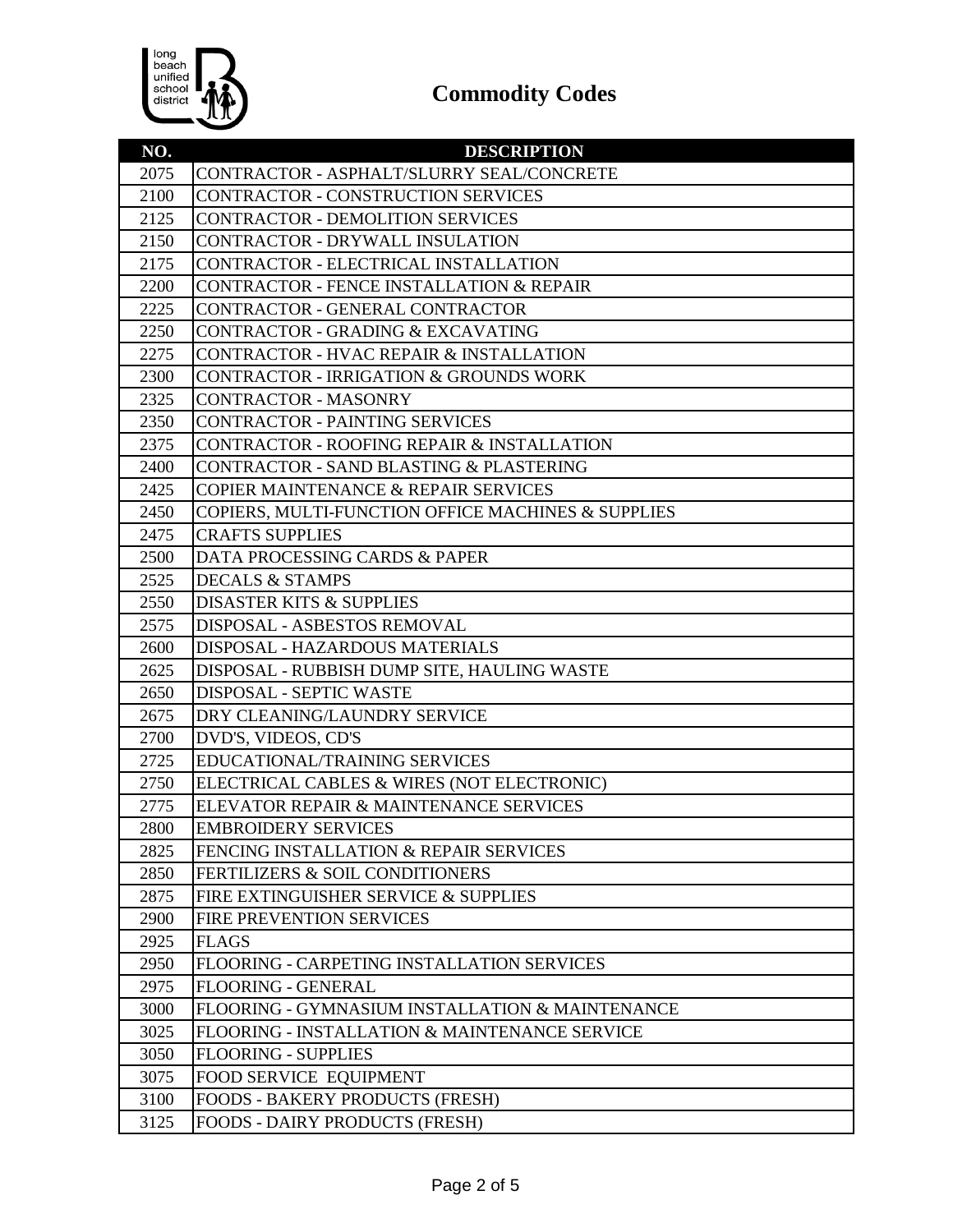

| NO.  | <b>DESCRIPTION</b>                              |
|------|-------------------------------------------------|
| 3150 | <b>FOODS - FROZEN</b>                           |
| 3175 | FOODS - GROCERS MISCELLANEOUS ITEMS             |
| 3200 | <b>FOODS - PERISHABLE</b>                       |
| 3225 | <b>FUEL SUPPLIER</b>                            |
| 3250 | <b>FURNITURE - CLASSROOM</b>                    |
| 3275 | FURNITURE - HEALTH CARE/MEDICAL                 |
| 3300 | <b>FURNITURE - LIBRARY</b>                      |
| 3325 | <b>FURNITURE - MUSIC ROOM</b>                   |
| 3350 | <b>FURNITURE - OFFICE</b>                       |
| 3375 | FURNITURE - RECONFIGURATION                     |
| 3400 | FURNITURE - SPECIAL EDUCATION                   |
| 3425 | GIFT, NOVELTY & SOUVENIR SUPPLIES               |
| 3450 | <b>GLASS &amp; GLAZING SUPPLIES</b>             |
| 3475 | <b>GRADUATION SUPPLIES &amp; PRODUCTS</b>       |
| 3500 | <b>GRAFFITI REMOVAL PRODUCTS &amp; SERVICES</b> |
| 3525 | <b>GROUNDS EQUIPMENT</b>                        |
| 3550 | <b>HARDWARE SUPPLIES</b>                        |
| 3575 | HOME ECONOMICS EQUIPMENT                        |
| 3600 | IMPRINTING SERVICES, CUSTOM IMPRINT             |
| 3625 | JANITORIAL EQUIPMENT & SUPPLIES                 |
| 3650 | <b>JANITORIAL SERVICES</b>                      |
| 3675 | KITCHEN & CAFETERIA EQUIPMENT                   |
| 3700 | <b>KITCHEN SUPPLIES</b>                         |
| 3725 | LABORATORY EQUIPMENT MAINTENANCE SERVICES       |
| 3750 | <b>LANDSCAPE SERVICES</b>                       |
| 3775 | LANDSCAPING EQUIPMENT & SUPPLIES                |
| 3800 | <b>LAUNDRY EQUIPMENT</b>                        |
| 3825 | LAW ENFORCEMENT EQUIPMENT & SUPPLIES            |
| 3850 | LIBRARY EQUIPMENT & SUPPLIES                    |
| 3875 | <b>LIGHT FIXTURES/SUPPLIES</b>                  |
| 3900 | <b>LOCKERS</b>                                  |
| 3925 | LUMBER/PLYWOOD & OTHER MATERIAL                 |
| 3950 | MAILING & POSTAGE PRODUCTS & SUPPLIES           |
| 3975 | MAILROOM EQUIPMENT                              |
| 4000 | <b>MAPS &amp; GLOBES</b>                        |
| 4025 | <b>MEDICAL SUPPLIES</b>                         |
| 4050 | <b>METAL SAMPLING &amp; ANALYSIS</b>            |
| 4075 | <b>MOVING SERVICES</b>                          |
| 4100 | MUSIC INSTRUMENT REPAIR SERVICES                |
| 4125 | <b>MUSIC INSTRUMENTS &amp; SUPPLIES</b>         |
| 4150 | NATURAL GAS (COMPRESSED)                        |
| 4175 | OFFICE EQUIPMENT                                |
| 4200 | OFFICE EQUIPMENT REPAIR SERVICES                |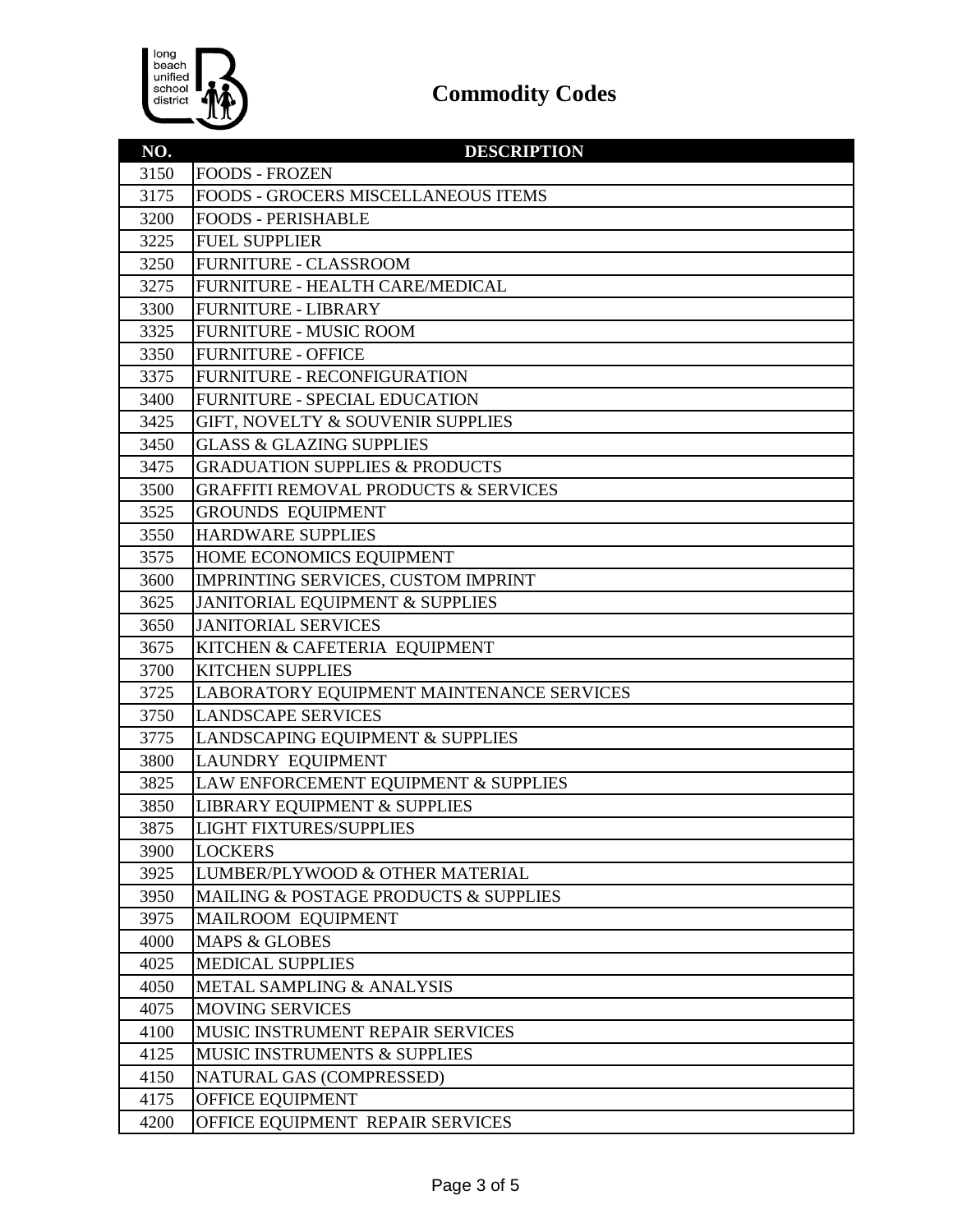

| NO.          | <b>DESCRIPTION</b>                                                      |
|--------------|-------------------------------------------------------------------------|
| 4225         | OFFICE SUPPLIES, GENERAL                                                |
| 4250         | OPTICAL EQUIPMENT, ACCESSORIES & SUPPLIES                               |
| 4275         | PAINTING EQUIPMENT & SUPPLIES                                           |
| 4300         | PAPER, COPY PAPER                                                       |
| 4325         | PEST CONTROL & EXTERMINATION SERVICES                                   |
| 4350         | PESTICIDES & CHEMICALS - AGRICULTURAL & INDUSTRIAL                      |
| 4375         | PHOTOGRAPHIC EQUIPMENT & SUPPLIES                                       |
| 4400         | PHOTOGRAPHIC SERVICES                                                   |
| 4425         | PIANO TUNING & REPAIR SERVICES                                          |
| 4450         | PLAQUES, SIGNAGE, MARQUEE                                               |
| 4475         | PLAYGROUND EQUIPMENT                                                    |
| 4500         | PLUMBING SUPPLIES PIPE & TUBING FITTINGS                                |
| 4525         | PORTABLES/RELOCATABLE BUILDINGS                                         |
| 4550         | POWER GENERATOR EQUIPMENT, ACCESSORIES & SUPPLIES                       |
| 4575         | POWER GENERATOR MAINTENANCE & REPAIR                                    |
| 4600         | PRINTER TONER & SUPPLIES                                                |
| 4625         | <b>PRINTERS</b>                                                         |
| 4650         | PRINTERS (ID PRINTERS)                                                  |
| 4675         | PRINTING SERVICES                                                       |
| 4700         | PROMOTIONAL PRODUCTS                                                    |
| 4725         | PUMPING EQUIPMENT & ACCESSORIES                                         |
| 4750         | RAGS, SHOP TOWELS & WIPING CLOTHS                                       |
| 4775         | <b>RECYCLING SERVICES</b>                                               |
| 4800         | REFRIGERATION (COMMERCIAL) EQUIPMENT & ACCESSORIES                      |
| 4825         | <b>RENTAL - AUTOMOTIVE</b>                                              |
| 4850         | RENTAL - CHAIR/TABLES                                                   |
| 4875         | RENTAL - HEAVY EQUIPMENT                                                |
| 4900         | RENTAL - OFFICE EQUIPMENT                                               |
| 4925         | RENTAL - PORTABLE TOILETS                                               |
| 4950         | <b>ROBOTICS</b>                                                         |
| 4975         | ROOFING REPAIR SERVICES                                                 |
| 5000         | ROOFING MATERIALS & SUPPLIES                                            |
| 5025         | <b>SALE OF SURPLUS EQUIPMENT</b>                                        |
| 5050         | <b>SCIENCE EQUIPMENT &amp; SUPPLIES</b>                                 |
| 5075         | SECURITY EQUIPMENT/METAL DETECTORS                                      |
| 5100         | <b>SECURITY GUARD SERVICES</b>                                          |
| 5125<br>5150 | SECURITY, FIRE, SAFETY & EMERGENCY SERVICES<br><b>SHIPPING SERVICES</b> |
|              | <b>SHOES &amp; BOOTS</b>                                                |
| 5175         | <b>SHREDDING SERVICES</b>                                               |
| 5200<br>5225 |                                                                         |
|              | SPECIAL EDUCATION EQUIPMENT & SUPPLIES                                  |
| 5250         | SPORTING GOODS EQUIPMENT & SUPPLIES<br><b>STAGE REPAIR SERVICES</b>     |
| 5275         |                                                                         |